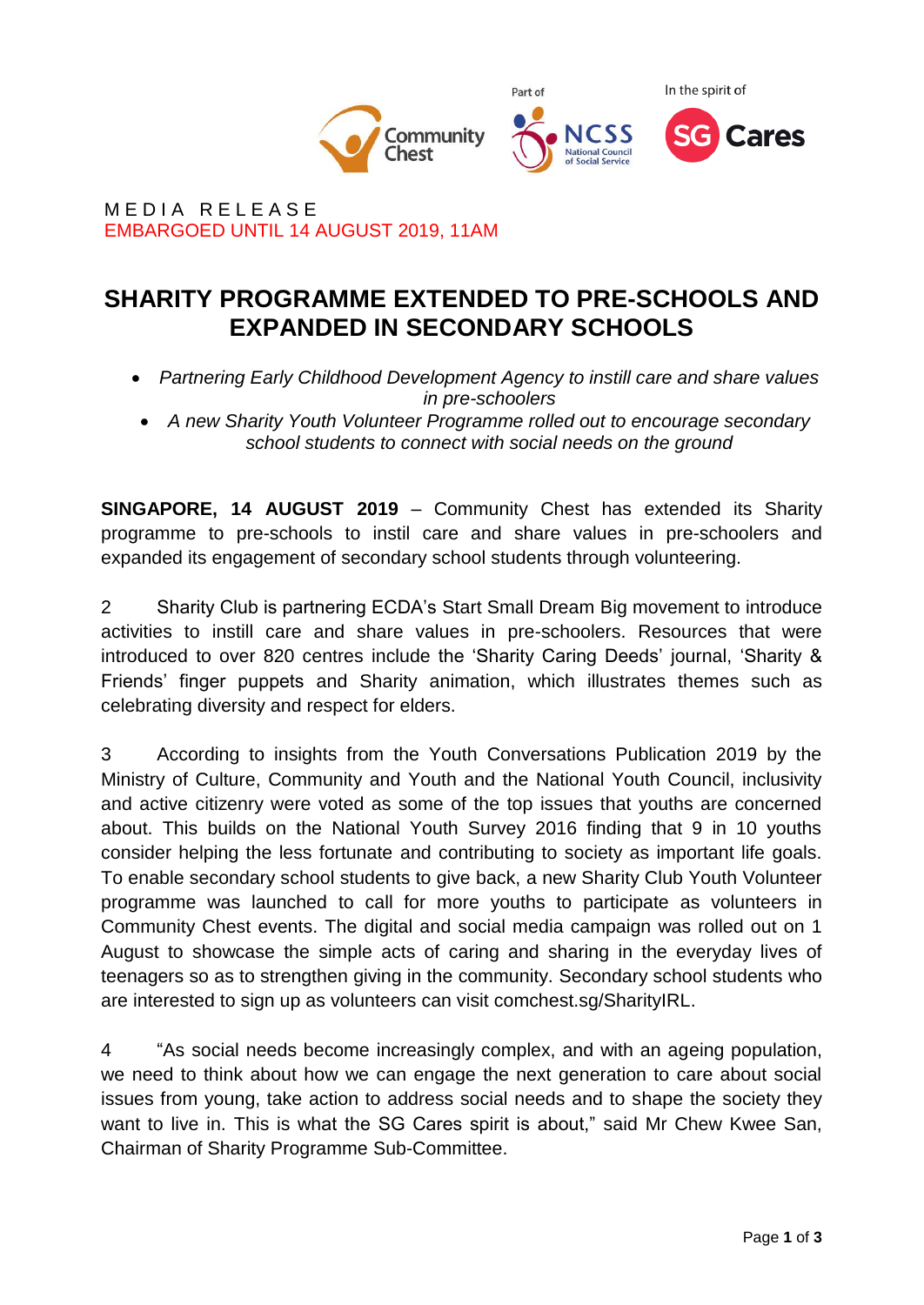5 The Sharity outreach plans were announced by Minister of Education, Mr Ong Ye Kung, at Sharity Day 2019 which was held at Gardens by the Bay to celebrate inclusiveness. The event saw nearly 1,200 pre-schoolers, primary school students, special needs students and secondary school students interacting and learning alongside one another as they watched a Sharity skit, buddied-up for a learning journey, and played carnival games. For the first time, secondary school students volunteered as game facilitators, which enabled them to mentor younger children, and their peers with special needs.

6 "I always knew Sharity as an initiative aimed at encouraging people to care and share with those around us. Sharity Day was a good experience for my peers to interact with and understand more about persons with special needs. Volunteering is also a good way for us students to step out of our comfort zone and care more about social issues. As someone who has a sibling with Down Syndrome, I hope more Singaporeans can fully accept people with special needs within our community," said Ng Wei Jie, a secondary four student from River Valley High School who managed the inclusive play booths at Sharity Day.

7 For the past 35 years, Sharity, Community Chest's pink elephant mascot, has been reaching out to primary school students to inculcate care and share values. Since 2015, Sharity has reached out to over 200,000 primary school students annually in partnership with MOE. This includes the touring of Sharity in primary schools islandwide, which incorporated the teaching of simple sign language to students; and "Caring Deeds and Family Time" activities that encouraged students to journal good deeds and grow small acts of service, care and empathy at home. In 2017, the Sharity website and animation series were launched to provide parents, teachers and students, easy access to information related to caring and sharing.

- End -

## **For media enquiries, please contact:**

Ms Vanessa Ho **Ogilvy** Tel: 9369 5460 Email: vanessa.ho@ogilvy.com Ms Deng Qinyi Senior Manager, Corporate Communications National Council of Social Service Tel: 6210 2708/ 9622 8426 Email: [deng\\_qinyi@ncss.gov.sg](mailto:deng_qinyi@ncss.gov.sg)